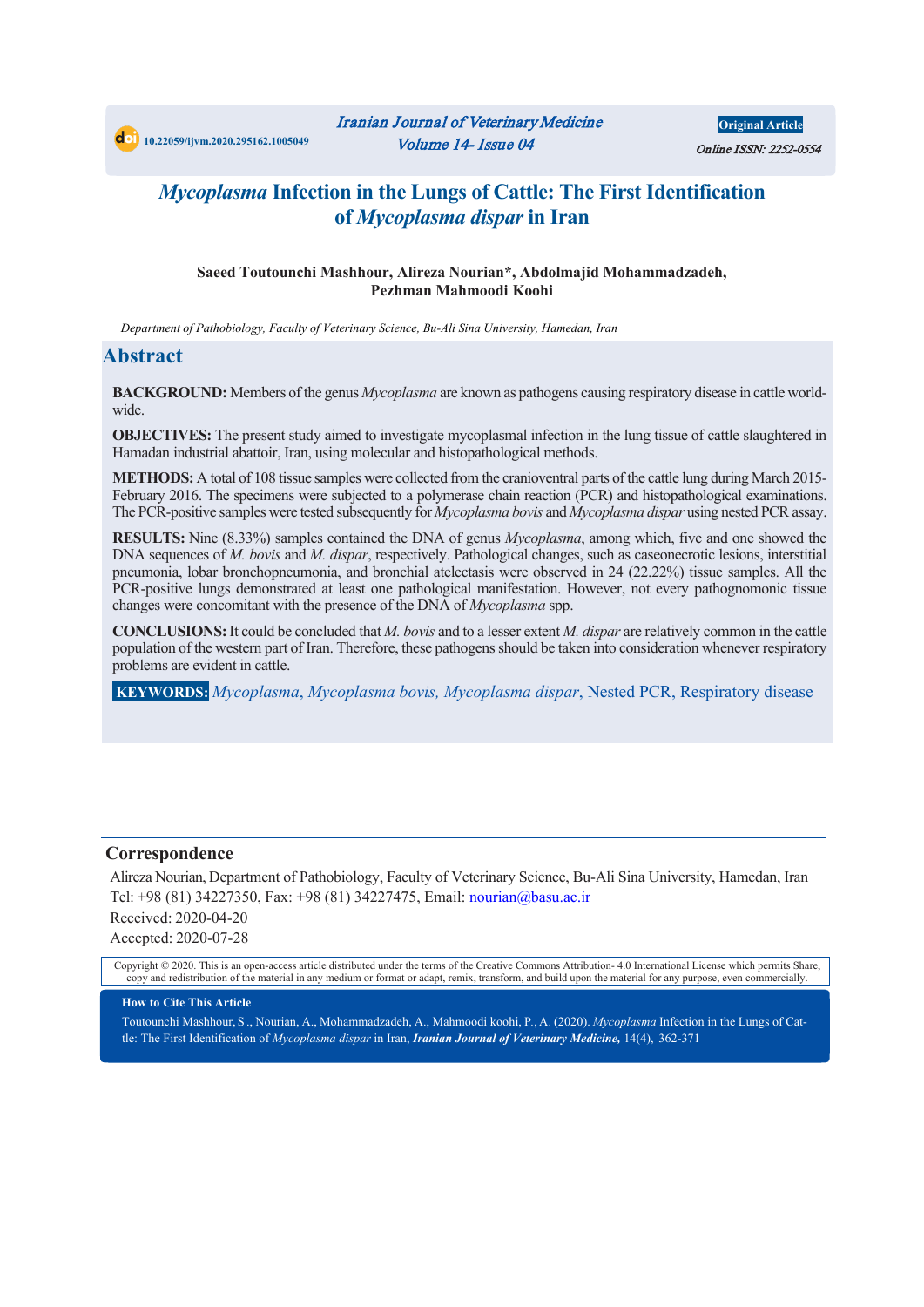#### *Saeed Toutounchi Mashhou* et al*.* Iranian Journal of Veterinary Medicine

## **Introduction**

Bovine respiratory disease is the most common illness affecting housed cattle worldwide (van Leenen *et al.*, 2019). Several *Mycoplasma* species have been isolated from the bovine respiratory tract, including *Mycoplasma bovis*, *Mycoplasma dispar*, *Mycoplasma bovirhinis*, and *Mycoplasma leachii* (Becker *et al.*, 2015; Spergser *et al.*, 2019). Members of *Mycoplasma*, a genus of class *Mollicutes*, are freeliving, self-replicating tiny prokaryotes (Parker *et al.*, 2018) with no cell wall. These agents have the smallest known bacterial genome in the form of a single circular chromosome of double-stranded DNA (Becker *et al.*, 2015).

These bacteria live generally as intracellular parasites close to the nucleus of their hosts (Szacawa *et al.*, 2016).

The organism colonizes mucosal surfaces and produces several diseases, namely pneumonia, arthritis, otitis media, and meningitis, in calves, and mastitis and genital infections in adult cows (Schibrowski *et al.*, 2018). Various factors, such as stress and simultaneous viral and bacterial infections (e.g., syncytial virus and *Pasteurella multocida*) have been reported as the predisposing factors for *Mycoplasma* infection (Bürki *et al.*, 2015; Hay *et al.*, 2014; Wisselink *et al.*, 2019).

*M. bovis* is the second most pathogenic *Mycoplasma* that causes considerable economic losses in cattle, especially as calf pneumonia (Van Leenen *et al.*, 2019). *M. bovis* has been detected in most countries throughout the world (Nicholas 2011) after the first detection as an etiologic agent of bovine mastitis in the USA (Hale *et al.*, 1962). Similarly, the pathogen has been reported from different parts of Iran (Baharsefat and Yamini, 1968; Ghazaei, 2006; Dabiri *et al.*, 2018; Imandar *et al.*, 2018). *M. dispar* causes exudative bronchitis and pneumonia in calves, especially through the inhalation of contaminated aerosol and materials (Friis, 1980).

The amplification of specific genes by polymerase chain reaction (PCR) provides a fast and reliable way to detect *Mycoplasma* spp., compared to traditional methods, such as bacteriological culture (Hotzel *et al.*, 1996; Chen *et al.*, 2019).

Considering the lack of information on the state of mycoplasmal infection in the cattle population of the region, this study was carried out to detect Mycoplasmal infection in the lung tissue of cattle slaughtered in Hamedan industrial abattoir, Iran using PCR and histopathological examinations.

## **Materials and Methods**

## **Sample Collection**

A total of 108 tissue samples  $(3\times3\times1$  cm) were collected from the cranioventral regions of the cattle lungs during March 2015-February 2016 in Hamedan industrial abattoir regardless of the age, gender, breed, and origin of animals. The samples were placed in sterile plastic bags inside a cold box and were transported to the research laboratory of the Faculty of Veterinary, Bu-Ali Sina University, Hamadan, Iran. The tissue specimens were immediately cut into two pieces, one of which was placed in 10% neutral buffered formalin and the other piece being stored at -20ºC until further analysis.

## **DNA Extraction**

Approximately 20 mg of each specimen was cut into small pieces aseptically and was utilized for DNA extraction by a commercial DNA extraction kit (Yekta Tajhiz Azma Co., Iran) according to the manufacturer's manual. The purified DNA samples were stored in 1.5 mL microtubes at -70°C until evaluation by PCR. The DNA was also extracted from the *Mycoplasma agalactiae* vaccine (Razi Vaccine and Serum Research Institute*,* Iran) to be used as a positive control in *Mycoplasma* genus PCR.

## **Molecular Detection of** *Mycoplasma* **Genus**

The extracted DNA samples were molecularly examined using the specific primers of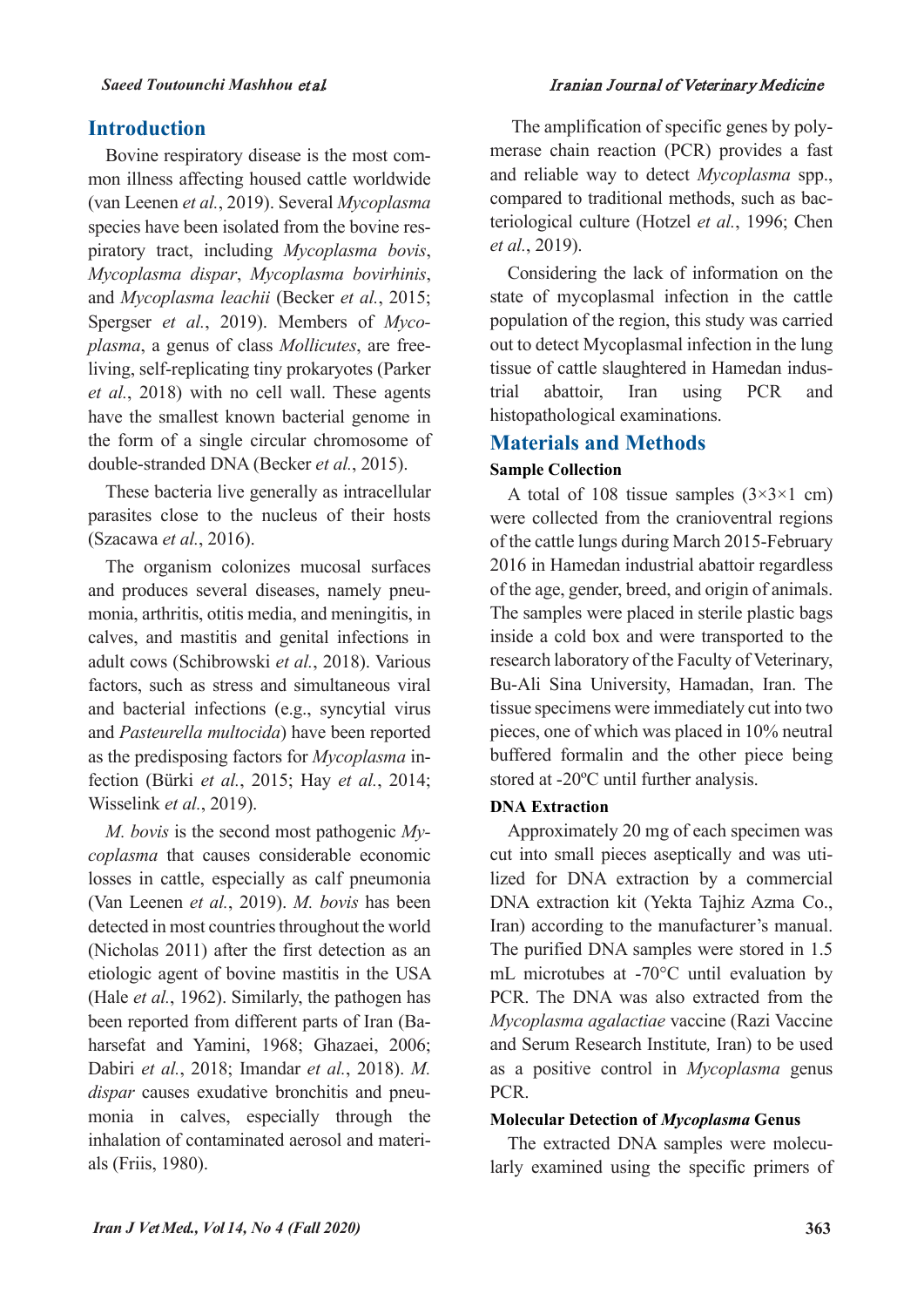*Mycoplasma* genus (GPF and MGSO) indicated in [Table 1](#page-2-0) (Lierz *et al.*, 2007; Van Kuppeveld *et al.*, 1994). The PCR mixture (20 μL) contained a commercial PCR Master Mix (10 μL), GPF primer (0.25 μL), MGSO primer  $(0.25 \mu L)$ , target DNA  $(5 \mu L)$ , and nucleasefree water  $(4.5 \mu L)$ . The amplification settings entailed pre-denaturation at 94°C for 5 min, 35 cycles of denaturation at 94°C for 1 min, annealing at 55°C for 1 min, 72°C for 1 min, and a final extension step at 72°C for 10 min in a thermal cycler (ASTEC Co., Fukuoka, Japan). Positive and negative controls were included in all PCR runs. Finally, 10 µL of the PCR products were electrophoresed on 1.5% agarose gel containing ethidium bromide (0.5  $\mu$ g/mL) and visualized under the UV light utilizing a UVtransilluminator. A PCR product of 1013 bp in size was indicative of *Mycoplasma* genus microorganisms (Lierz *et al.*, 2007).

## **Identification of** *M. bovis* **by Nested PCR**

Following the characterization of samples infected with *Mycoplasma*, the positive DNAs were tested for *Mycoplasma* species using nested and conventional PCR for *M. bovis* and *M. dispar*, respectively. As presented in [Table](#page-2-0)  [1,](#page-2-0) the outside PCR reactions used primers PpMB920-1 and PpMB920-2, while the inside one was carried out by primers PpSM5-1 and PpSM5-2 for *M. bovis* (Hotzel *et al.*, 1993; Pinnow *et al.*, 2001).

The nested PCR cycling parameters encompassed an initial denaturation step at 94°C for 11.5 min followed by 35 cycles of 94°C for 30 sec, primer annealing at 48°C for 60 sec, extension at 72°C for 150 sec, and a final step of 72°C for 10 min. A volume of 5 μL at a dilution of 1:100 of the outside PCR product was used as the template DNA in the second PCR reaction. The thermal conditions for the second PCR were almost similar to the outside PCR except for the annealing temperature which was 54°C. The total reaction volume of 25 μL had 12.5 μL of a commercial PCR Master Mix, 0.5 μL of each specific primer for *M. bovis* PCR 1 and 2, target DNA (5 μL), and nuclease-free water (6.5  $\mu$ L). Afterwards, the PCR products were resolved by the same electrophoresis protocol as described above.

## **Identification of** *M. dispar* **by PCR**

Samples devoid of the expected DNA for *M. bovis* species were tested for the genomic DNA of *M. dispar* using primers MDF and MDR demonstrated in [Table 1](#page-2-0) (Marques *et al.*, 2007). The 25 μL PCR mixture included 12.5 μL of a commercial PCR Master Mix, 1 μL of each primer (50 pmol), 5.5 μL target DNA, and 5 μL nuclease-free water. The amplification process was carried out under the following condition: 94°C for 5 min, 94°C for 1 min, 53.6°C for 1 min, and 72°C for 1 min (35 cycles) along with a final cycle at 72°C for 5 min. The same procedure of agarose gel electrophoresis was applied to check PCR products.

| Primer*                   | Sequence 5'-3'                                              | <b>Target</b>         | <b>Amplicon</b><br>size<br>(bp) | <b>Reference</b>       |
|---------------------------|-------------------------------------------------------------|-----------------------|---------------------------------|------------------------|
| <b>GPF</b><br><b>MGSO</b> | GCTGGCTGTGTGCCTAATACA<br><b>TGCACCATCTGTCACTCTGTTAACCTC</b> | Mycoplasma ge-<br>nus | 1013                            | Lierz et<br>al., 2007  |
| PpMB920-<br>PpMB920-      | TTTTAGCTCTTTTTGAACAAAT<br><b>GGCTCTCATTAAGAATGTC</b>        | M. bovis              | 1911                            | Hotzel et<br>al., 1993 |

<span id="page-2-0"></span>**Table 1.** Primers used for the detection of *Mycoplasma* genus and species in PCR assays.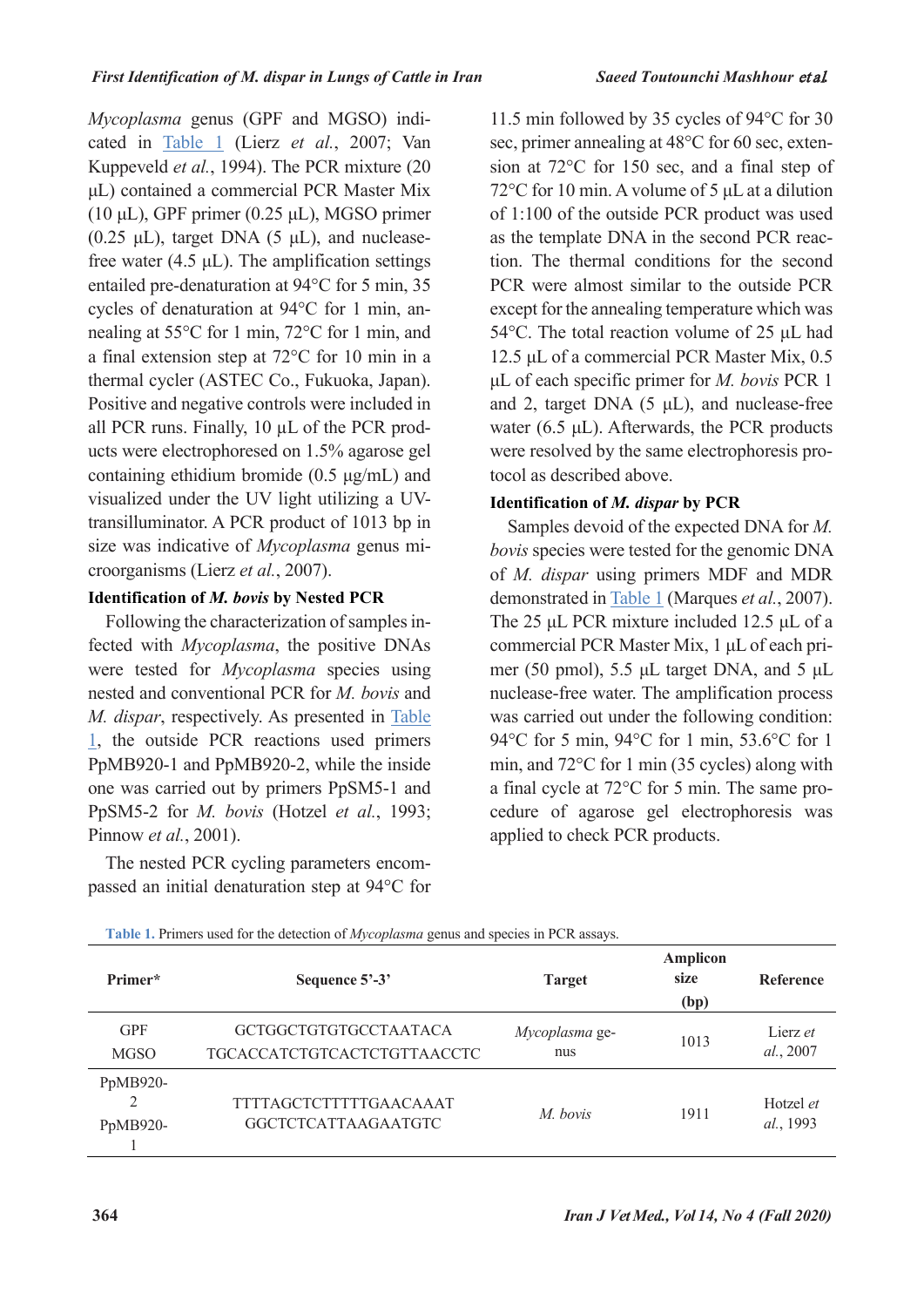| Primer*                  | Sequence 5'-3'                                                    | <b>Target</b> | <b>Amplicon</b><br>size<br>(bp) | <b>Reference</b>        |
|--------------------------|-------------------------------------------------------------------|---------------|---------------------------------|-------------------------|
| $PpSM5-1$<br>PpSM5-2     | <b>CCAGCTCACCCTTATACATGAGCGC</b><br>TGACTCACCATTTAGACCGACTATTTCAC | M. bovis      | 442                             | Pinnow et<br>al., 2001  |
| <b>MDF</b><br><b>MDR</b> | <b>TTAAAGCTCCACCAAAAA</b><br><b>GTATCTAAAGCGGACTAAA</b>           | M. dispar     | 433                             | Marques<br>et al., 2007 |

\* All primers were purchased from BioNEER (South Korea).

#### **Sequencing of PCR Products**

Because of the unavailability of *M. bovis* and *M. dispar* standard strains as positive controls in PCR reactions, identification of these *Mycoplasma* species was performed by the sequencing of some PCR products (Bioneer, South Korea).

#### **Histopathology**

The formalin-fixed samples were dehydrated in ascending ethanol concentrations, cleared in xylene, infiltrated and embedded in paraffin, and sectioned at 5-6  $\mu$ m thickness using a rotary microtome (Leica RM2255, Germany). The sections were then stained with hematoxylin and eosin (H&E) and were examined independently by a pathologist under a light microscope (Olympus CX41, Japan) equipped with a digital camera (Olympus DP25, Germany).

## **Results**

#### **PCR Assays**

As shown in [Figure 1,](#page-3-0) PCR assessment of lung tissue samples for *Mycoplasma* infection revealed that 9 (8.33%) out of 108 samples were contaminated with the DNA of *Mycoplasma* cells. Moreover, all these samples were investigated to determine *Mycoplasma* species. Afterwards, the 442 bp expected DNA fragment was tested in five *Mycoplasma*-positive samples by nested PCR indicating that these samples were infected by *M. bovis*. The results of the last PCR demonstrated that only one DNA sample was infected with *M. dispar* genomic DNA [\(Figure 1\)](#page-3-0). The identity of the other three samples remained unknown.

#### **Sequencing**

The results of sequencing confirmed the identity of two characterized *Mycoplasma* species,

namely *M. bovis* and *M. dispar*. The DNA fragment of 442 bp amplified from the *M. bovis* genome in this study showed ~99.5% homology, compared to sequences recorded in the GenBank with the accession number of CP038861.1. On the other hand, the blasting of the PCR product of 433 bp for *M. dispar* indicated ~99% homology with the corresponding segment of the bacterial 16S rRNA genome with an accession number of NR\_025182.1.



<span id="page-3-0"></span>**Figure 1.** The electrophoresed DNA fragments obtained from PCR reactions to identify *Mycoplasma* genus and species (*M. bovis* and *M. dispar*). Lane L: a 100 bp DNA ladder, lanes 1 and 2: a *Mycoplasma*-positive sample and *M. agalactiae* vaccine as positive control for the genus. Lanes 3 and 4: samples infected with *M. bovis* DNA. Lane 5: the only sample infected with *M. dispar*. Lane 6: a negative sample contained no DNA.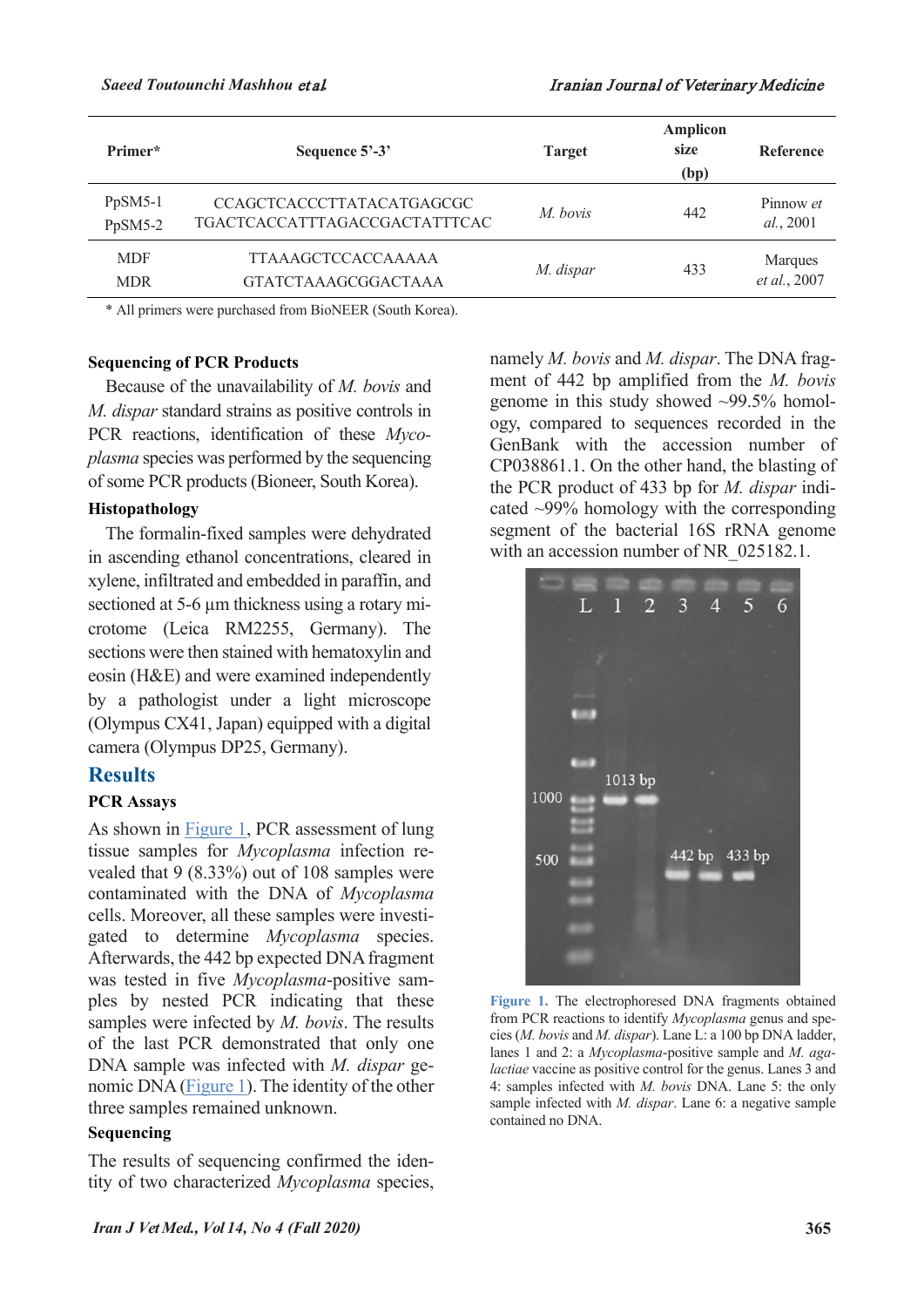## **Histopathology**

Microscopic lesions were found in 24 specimens out of 108 (22.22%) pulmonary tissue samples. Caseonecrotic lesions and inflammation sites of various sizes were found in the organ parenchyma of two samples [\(Figure 2A\)](#page-4-0). Necrotic regions had a concentrated eosinophilic center surrounded by a zone of connective tissue infiltrated by inflammatory cells. Necrotic walls of alveoli and bronchioles were noted in the central area of the necrotic regions. Compressed neighboring alveoli, inflammatory cells, fibroblasts, as well as coagulative necrosis of airways and interstitial tissue were reported around the caseonecrotic regions. In 16 (14.81%) samples, interstitial pneumonia was observed with the thickening of alveolar

walls, marked capillary congestion, mononuclear infiltration, and venous congestion of organ stroma [\(Figure 2B\)](#page-4-0). Lobar bronchopneumonia along with the intense infiltration of neutrophils with fewer macrophages and plasma cells into bronchioles, alveolar ducts, and alveoli were found in three samples (2.77%). Coagulative necrosis of the tissue was noted with bronchial atelectasis, accumulation of purulent exudate in bronchioles and alveoli, and edema and fibrinous accumulation in alveolar ducts and alveolar sacs [\(Figure 2C\)](#page-4-0). In three samples (2.77%), hyperplasia of lymphatic tissue around bronchioles was found concurrent with the thickening of bronchiolar walls and microvascular congestion (Figure [2D\)](#page-4-0).



<span id="page-4-0"></span>**Figure 2.** Light micrographs of pulmonary lesions of cattle infected with *Mycoplasma* spp

**A**. Caseonecrotic lesions in various size and shapes with an eosinophilic homogeneous center in the lung parenchyma (asterisk) nearby bronchioles (arrows). **B**. Interstitial pneumonia with thickening of alveolar walls and infiltration of mononuclear cells (arrow). **C**. Acute lobar bronchopneumonia with inflammatory cell infiltration of bronchioles (asterisk), alveolar ducts and alveoli together with edema and fibrinous exudate in the air sacs (arrow). **D**. Hyperplasia of bronchiolar associated lymphoid tissue along with thickening of the muscular layer of the bronchiole (asterisk).

A,  $C = x40$ ,  $B = x400$ ,  $D = x100$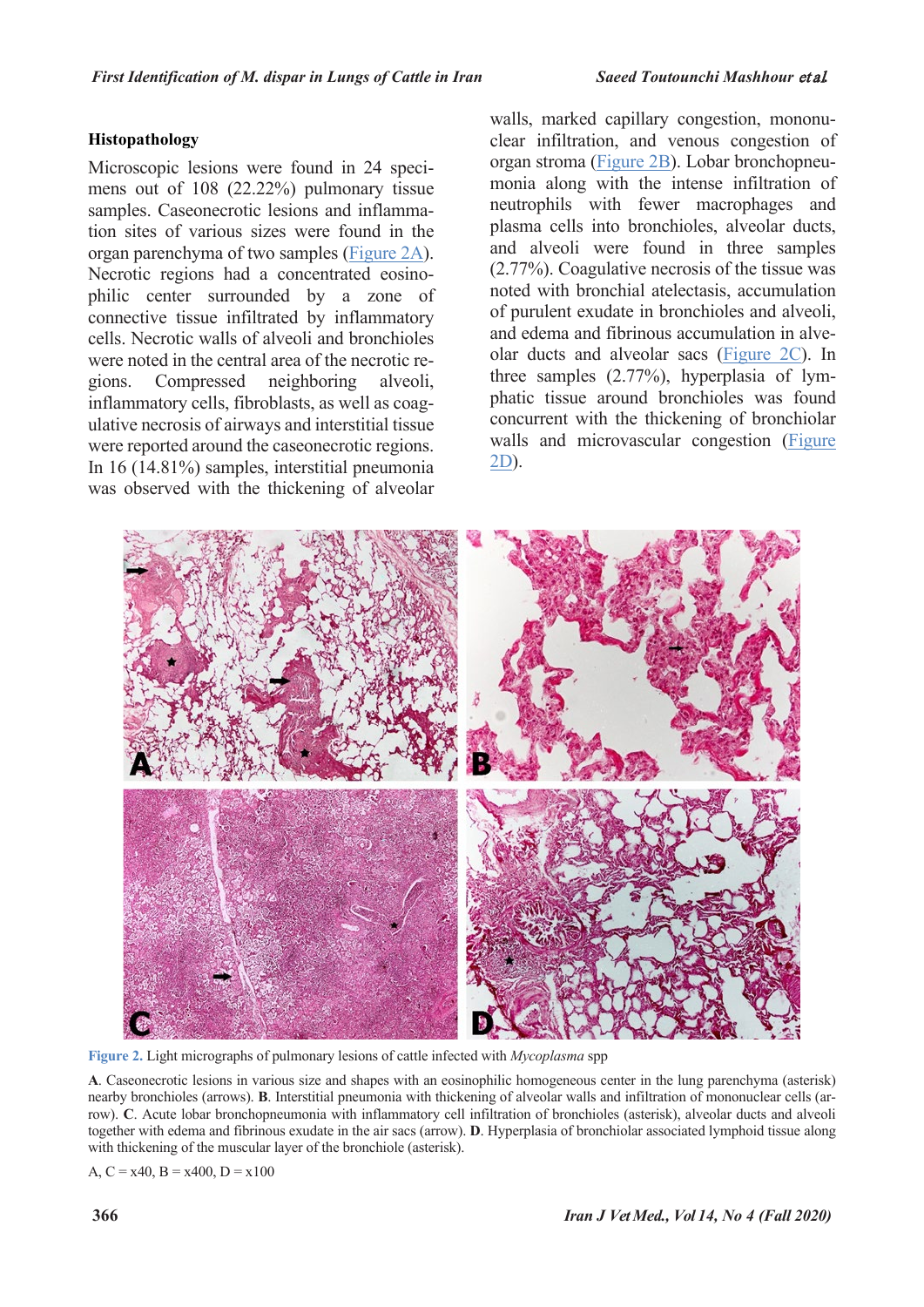Hematoxylin and Eosin

## **Discussion**

*Mycoplasmas* are known to infect cattle worldwide. Several studies on the prevalence of *Mycoplasma* infection in calves have been conducted in Europe, Asia, and North America with results ranging from less than 5% to almost 100% (Becker *et al.*, 2015; Schibrowski *et al.*, 2018; Chen *et al.*, 2019). These organisms have been frequently isolated from the respiratory tract of healthy cattle leading to some speculations about the pathogenicity of the agent (Blackburn *et al.*, 2007). *M. bovis* causes chronic cranioventral bronchopneumonia characterized by caseous necrosis resulting in significant economic losses due to the costs of treatment and laboratory diagnosis, in addition to a decline in dairy and beef cattle production (Fulton, 2009).

In vitro culture of Mycoplasmas is difficult, time-consuming, and expensive often resulting in false-negative results (Waites *et al.*, 2012). A histopathologic examination may show nonspecific lesions, and even, some animals may harbor the bacteria without developing enough pathological changes to exactly be pointed out under the microscope. On the other hand, molecular techniques, such as PCR offer high sensitivity and specificity for the diagnosis of microbial infections in specimens. Therefore, molecular methods are appropriate for detecting mycoplasmas in tissue samples difficult to culture.

Few studies have investigated mycoplasmal infections in cattle in Iran. However, only milk samples were examined in all these researches. Ghazaei (2006) tested 80 milk samples collected from dairy cows with clinical mastitis in the Moghan region of Ardabil, Iran using bacteriological culture and immunoperoxidase methods. The findings indicated that *M. bovis* was isolated from 39 (48.75%) samples (Ghazaei, 2006). In one study in Iran, bacteriological examination of bronchoalveolar lavage fluid resulted in the isolation of *Mycoplasma* from one  $(14.3\%)$  healthy and four  $(28.6\%)$ pneumonic calves under 3 months old (Araghi soureh *et al.*, 2007). Imandar *et al.* (2018) performed a study based on bacteriological culture and 16S rRNA PCR on a panel of 328 milk samples collected from cows with clinical symptoms of mastitis from all regions of Iran. Their results indicated that out of 328 samples, 97 (29.57%) cases were infected with the bacteria of genus *Mycoplasma*, among which, 31 (31.97%) samples were identified as *M. bovis* species by PCR assay (Imandar *et al.*, 2018). Dabiri *et al.* (2018) tried to detect *M. bovis* using nested PCR for 104 bulk tank milk samples in Mashhad, Iran. Although *M. bovis* was not identified in any of the specimens, the researchers characterized two *Mycoplasma* species, namely *M. canadense* and *M. yeatsii* by sequencing PCR products (Dabiri *et al.*, 2018).

To our knowledge, the species *M. dispar* was identified in the present study for the first time in Iran. Located in the mountainous region of the country with a cold temperate, Hamedan is one of the main areas of breeding livestock, such as cattle in Iran. However, there is no documented data regarding the infection of cattle with *Mycoplasma* spp. in the region. Furthermore, *M. bovis* and *M. dispar* have not been detected in the lungs of cattle from Iran.

A total of 108 lung tissue samples were subjected to PCR and histopathologic examination for *Mycoplasma* infection. The results showed that nine (8.3%) specimens were positive for genus *Mycoplasma*. Nested PCR revealed that five and one of the positive samples were infected with *M. bovis* and *M. dispar*, respectively*.* This highlights the importance of *M. bovis* infection in cattle in Iran because over 50% of all identified *Mycoplasma* bacteria belonged to this species. The two-step nested PCR can detect even scarce target DNA molecules virtually as just a few copies with no cross-reactivity with the genomic DNA of other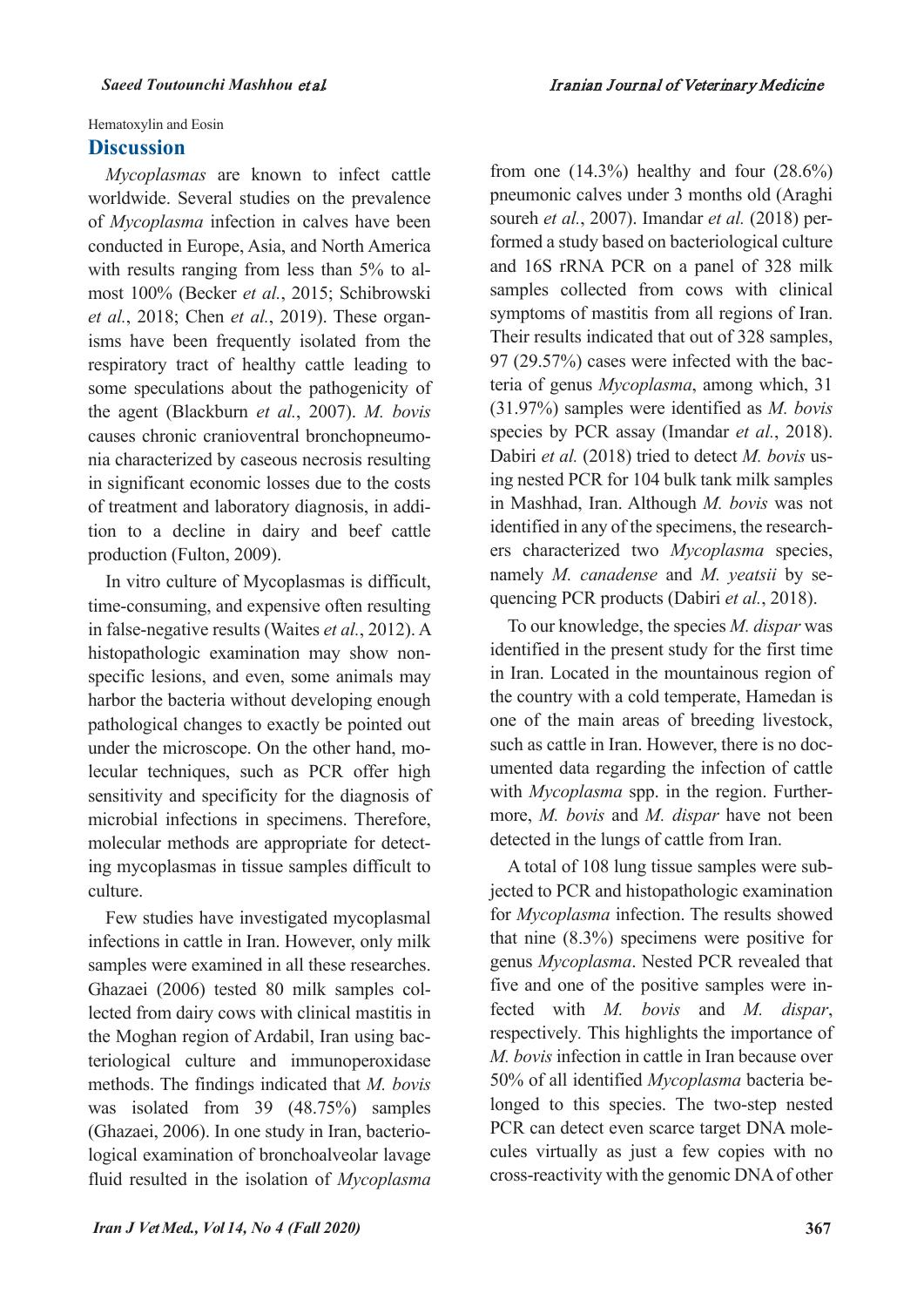organisms. In the neighboring country of Turkey, the PCR examination of tracheal swab samples from cattle aged 6-12 months old and suffering from respiratory problems was positive with a mean of 12.6% (Babacan *et al.*, 2014).

Large-scale epidemiological studies are needed to reveal the prevalence and distribution of *Mycoplasma* spp. particularly *M. bovis* and *M. dispar* in the cattle population of Iran. The results of the current study confirmed that the PCR technique shortens the time needed for identifying *Mycoplasma* in tissue, compared to the conventional bacteriological culture and histopathology methods. The latter one can depict typical and uncharacteristic lesions associated with *Mycoplasma* infection. However, exclusively PCR demonstrated the bacteria in the specimen, and bacteriological culture methods may not always successfully isolate these hard-to-culture bacteria. Furthermore, our results highlighted the need for applying appropriate preventive and control measures, such as implementing hygienic cattle

# **References**

- Araghi soureh, A., Mokhber dezfouli, M.R., Afshari, G.R., Nadalian, M.G., Zahraei salehi, M.T., Rezakhani, A., *et al.* (2007). Bronchoalveolar lavage and bacteriological findings in calf pneumonia. *J Vet Res*, 62, 87- 92.
- Babacan, O., Akan, M., Torun, E., Müştak, H., öncel, T. (2014). Diagnosis of *Mycoplasma bovis* infection in cattle by ELISA and PCR. *Kafkas Univ Vet Fak Derg*, 20, 249-252. [DOI:10.9775/kvfd.2013.9959]
- Baharsefat, M., Yamini, B. (1968). Animal mycoplasmosis in Iran, *Arch Inst Razi*, 20: 39-42.
- Becker, C.A., Thibault, F.M., Arcangioli, M.A., Tardy, F. (2015). Loss of diversity within *Mycoplasma bovis* isolates collected in France from bovines with respiratory diseases over the last 35 years. *Infect Genet Evol*, 33, 118- 126. [DOI:10.1016/j.meegid.2015.04.019] [PMID]
- Blackburn, P., Brooks, C., McConnell, W., Ball, H.J. (2007). Isolation of *Mycoplasma bovis*

farming and developing effective vaccines against *Mycoplasma* infection.

Based on the results of this study, it can be concluded that pulmonary infections by *M. bovis* and with a lesser grade *M. dispar* are present in the cattle population of west of Iran. As a result, this pathogen should be taken into consideration in case of respiratory problems in cattle. More investigations are required on the etiologic agents of respiratory conditions of cattle in the region.

# **Acknowledgments**

The financial support was provided by Bu-Ali Sina University research grant. Appreciation goes to Dr. Aliasghar Bahari for his valuable help in designing the sampling methodology.

We also thank Miss Sakineh Azami and Mr. Behrooz Abbasabadi for their technical assistance.

# **Conflict of Interest**

The authors declare no conflict of interest.

from cattle in Northern Ireland from 1999 to 2005. *Vet Rec*, 161, 452-453. [DOI:10.1136/vr.161.13.452] [PMID]

- Bürki, S., Frey, J., Pilo, P. (2015). Virulence, persistence and dissemination of *Mycoplasma bovis*. *Vet Microbiol*, 179, 15-22. [DOI:10.1016/j.vetmic.2015.02.024] [PMID]
- Chen, S., Hao, H., Yan, X., Liu, Y., Chu, Y. (2019). Genome-wide analysis of *Mycoplasma dispar* provides insights into putative virulence factors and phylogenetic relationships. G3: *Genes, Genomes, Genetics*, 9, 317-325. [DOI:10.1534/g3.118.200941]
- Dabiri, M., Mirshokraei, P., Rad, M., Khoramian, B. (2018). Detection of *Mycoplasma bovis* in bulk tank milk samples by nested PCR in Mashhad, *Iran J Vet Sci Technol*, 9, 28-32.
- Friis, N.F. (1980). Mycoplasma dispar as a causative agent in pneumonia of calves. *Acta Vet Scand*, 21, 34-42. [DOI:10.1186/BF03546898] [PMID]

**368** *Iran J Vet Med., Vol 14, No 4 (Fall 2020)*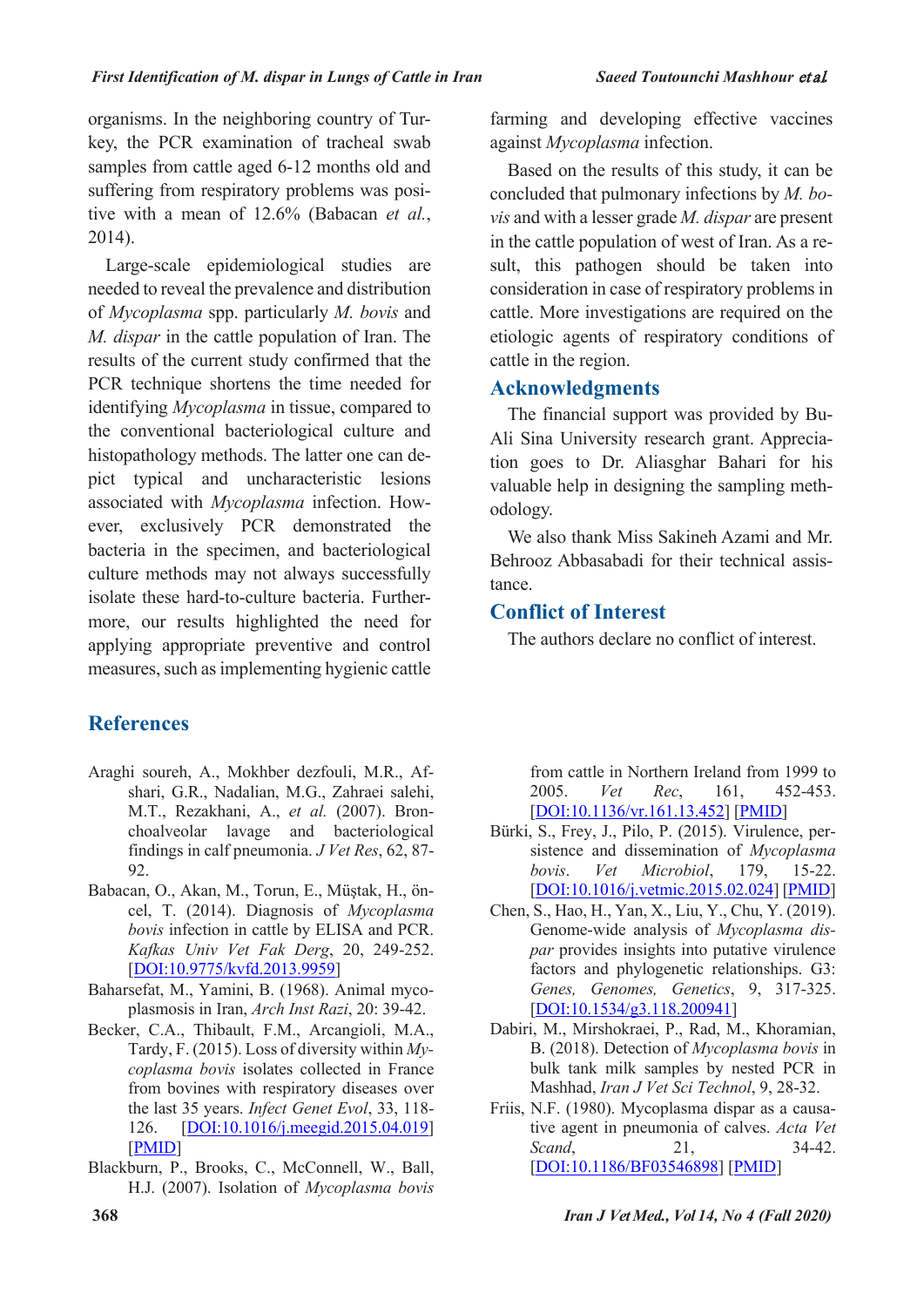- Fulton, R.W. (2009). Bovine respiratory disease research (1983-2009). *Anim Health Res Rev*, 10, 131-139. [DOI:10.1017/S146625230999017X] [PMID]
- Ghazaei, C. (2006). Mycoplasmal mastitis in dairy cows in the Moghan region of Ardabil State, Iran. *J S Afr Vet Assoc*, 77, 222-223. [DOI:10.4102/jsava.v77i4.382] [PMID]
- Hale, H. H., Helmboldt, C. F., Plastridge, W. N., Stula E. F. (1962). Bovine mastitis caused by a *Mycoplasma* species. *Cornell Vet*, 52: 582- 91.
- Hay, K. E., Barnes, T. S., Morton, J. M. M., Clements, A. C. A., Mahony, T. J. (2014). Risk factors for bovine respiratory disease in Australian feedlot cattle: Use of a causal diagraminformed approach to estimate effects of animal mixing and movements before feedlot entry. *Prev Vet Med*, 117, 160-169. [DOI:10.1016/j.prevetmed.2014.07.001] [PMID]
- Hotzel, H., Demuth, B., Sachse, K., Pflitsch, A., Pfutzner, H. (1993). Detection of *Mycoplasma bovis* using in vitro deoxyribonucleic acid amplification. *Rev Sci Tech*, 12, 581-591. [DOI:10.20506/rst.12.2.700] [PMID]
- Hotzel, H., Sachse, K., Pfutzner, H. (1996). Rapid detection of *Mycoplasma bovis* in milk samples and nasal swabs using the polymerase chain reaction. *J Appl Bacteriol*, 80, 505-510. [DOI:10.1111/j.1365-2672.1996.tb03249.x] [PMID]
- Imandar, M., Pourbakhsh, S., Jamshidian, M., Zahraei salehi, T. (2018). Isolation, identification and molecular characterization of *Mycoplasma bovis* in mastitic dairy cattle by PCR and culture methods. *J Hell Vet Med Soc*, 69, 815-822. [DOI:10.12681/jhvms.16433]
- Lierz, M., Hagen, N., Harcourt-Brown, N., Hernandez-Divers, S.J., Luschow, D., Hafez, H.M. (2007). Prevalence of mycoplasmas in eggs from birds of prey using culture and a genusspecific mycoplasma polymerase chain reaction. *Avian Pathol*, 36, 145-150. [DOI:10.1080/03079450701213347] [PMID]
- Marques, L.M., Buzinhani, M., Yamaguti, M., Oliveira, R.C., Ferreira, J.B., Mettifogo, E., et al. (2007). Use of a polymerase chain reaction for detection of *Mycoplasma dispar* in the nasal mucus of calves. *J Vet Diagn Invest*, 19, 103-106.

#### *Saeed Toutounchi Mashhou* et al*.* Iranian Journal of Veterinary Medicine

[DOI:10.1177/104063870701900118] [PMID]

- Nicholas, R. A. (2011). Bovine mycoplasmosis: silent and deadly. *Vet Rec*, 168: 459-62. [DOI:10.1136/vr.d2468] [PMID]
- Parker, A.M., Sheehy, P.A., Hazelton, M.S., Bosward, K.L. and House, J.K. (2018). A review of mycoplasma diagnostics in cattle. *J Vet Internal Med*, 32, 1241-1252. [DOI:10.1111/jvim.15135] [PMID] [PMCID]
- Pinnow, C. C., Butler, J. A., Sachse, K., Hotzel, H., Timms, L.L., Rosenbusch, R. F. (2001). Detection of Mycoplasma bovis in preservativetreated field milk samples. *J Dairy Sci*, 84, 1640-1645. [DOI:10.3168/jds.S0022- 0302(01)74599-7]
- Schibrowski, M. L., Gibson, J. S., Hay, K. E., Mahony, T. J. and Barnes, T.S. (2018). *Mycoplasma bovis* and bovine respiratory disease: A risk factor study in Australian feeder cattle. *Prev Vet Med*, 157, 152-161. [DOI:10.1016/j.prevetmed.2018.06.005] [PMID]
- Spergser, J., Hess, C., Loncaric, I. and Ramírez, A.S. (2019). MALDI-ToF mass spectrometry is a superior diagnostic tool for the identification and differentiation of mycoplasmas isolated from animals. *J Clin Microbiol*, JCM-00316. [DOI:10.1128/JCM.00316-19] [PMID] [PMCID]
- Szacawa, E., Szymańska-Czerwińska, M., Niemczuk, K., Dudek, K., Bednarek, D., Ayling, R. D. (2016). Comparison of serological, molecular and cultural diagnostic methods for the detection of *Mycoplasma bovis* infections in cattle. *Anim Sci Pap Rep*, 34, 351-359.
- van Kuppeveld, F. J., Johansson, K.E., Galama, J. M., Kissing, J., Bolske, G., van der Logt, J. T., *et al.* (1994). Detection of mycoplasma contamination in cell cultures by a mycoplasma group-specific PCR. *Appl Environ Microbiol*, 60, 149-152. [DOI:10.1128/AEM.60.1.149-152.1994] [PMID] [PMCID]
- van Leenen, K., Van Driessche, L., De Cremer, L., Gille, L., Masmeijer, C., Boyen, F., *et al.* (2019). Factors associated with lung cytology as obtained by non-endoscopic broncho-alveolar lavage in group-housed calves. *BMC Vet Res*, 15, 167. [DOI:10.1186/s12917-019- 1921-x] [PMID] [PMCID]

Waites, K.B., Xiao, L., Paralanov, V., Viscardi,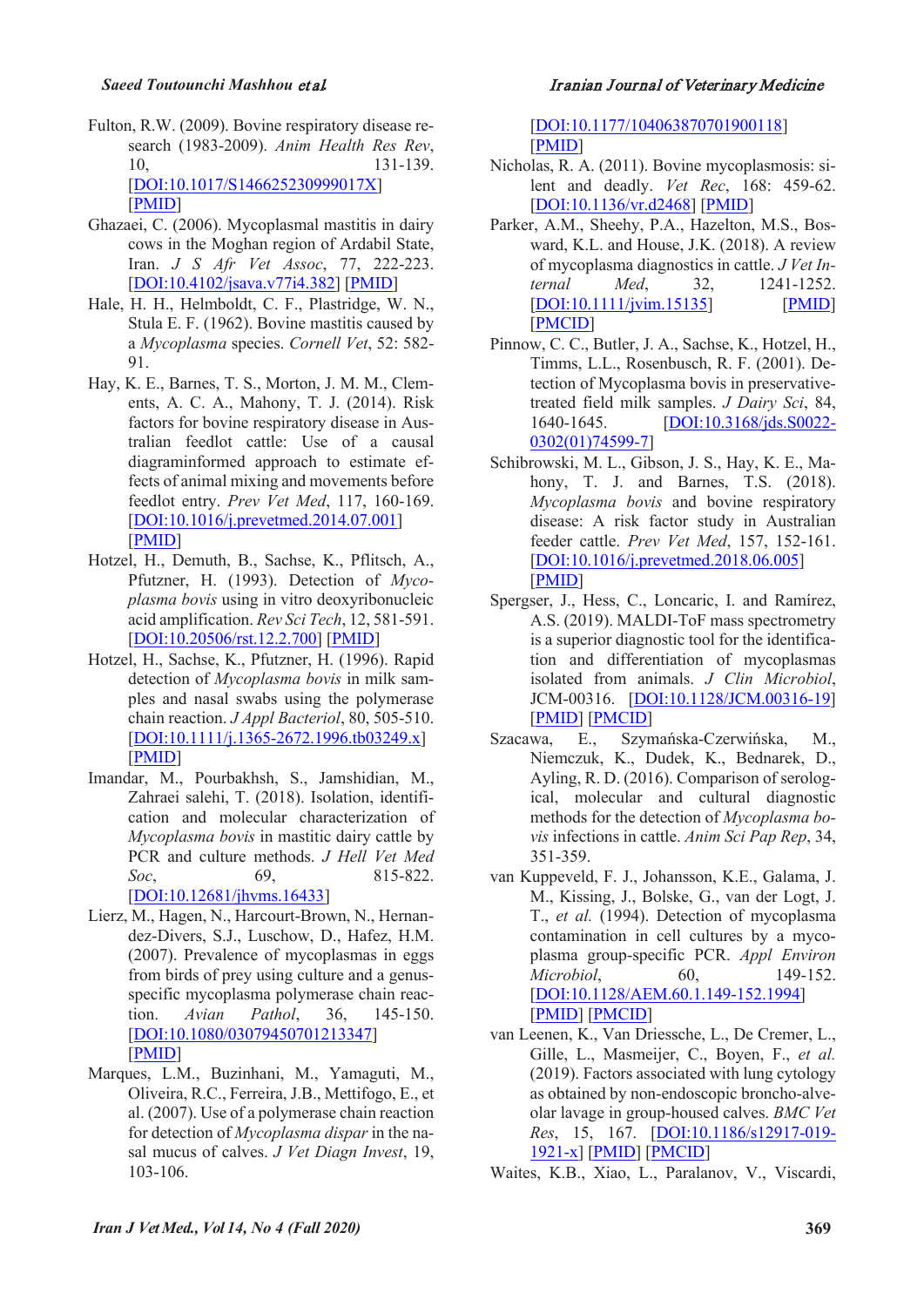R.M., Glass, J.I. (2012). Molecular methods for the detection of Mycoplasma and ureaplasma infections in humans: In: the 2011 William Beaumont Hospital Symposium on molecular pathology. *J Mol Diagn*, 14, 437- 450. [DOI:10.1016/j.jmoldx.2012.06.001] [PMID] [PMCID]

Wisselink, H.J., Smid, B., Plater, J., Ridley, A., Andersson, A.M., Aspán, A., et al. (2019). A European interlaboratory trial to evaluate the performance of different PCR methods for *Mycoplasma bovis* diagnosis. *BMC Vet Res*, 15, 86. [DOI:10.1186/s12917-019-1819-7] [PMID] [PMCID]